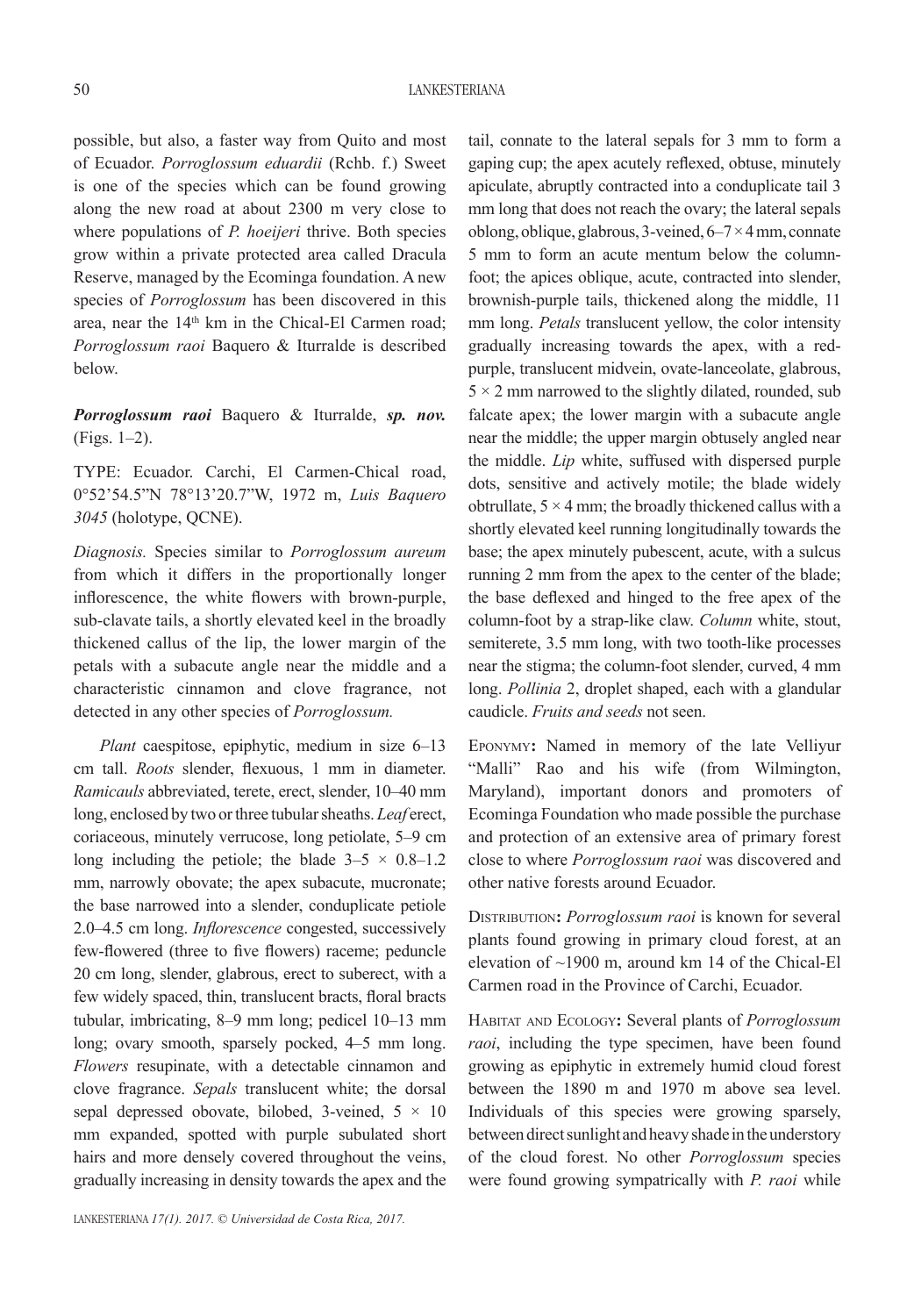

Figure 1. *Porroglossum raoi.* A. Habit. B. Column and lip, lateral view. C. Flower, front view. D. Dissected perianth. Drawn by Luis Baquero from the holotype.